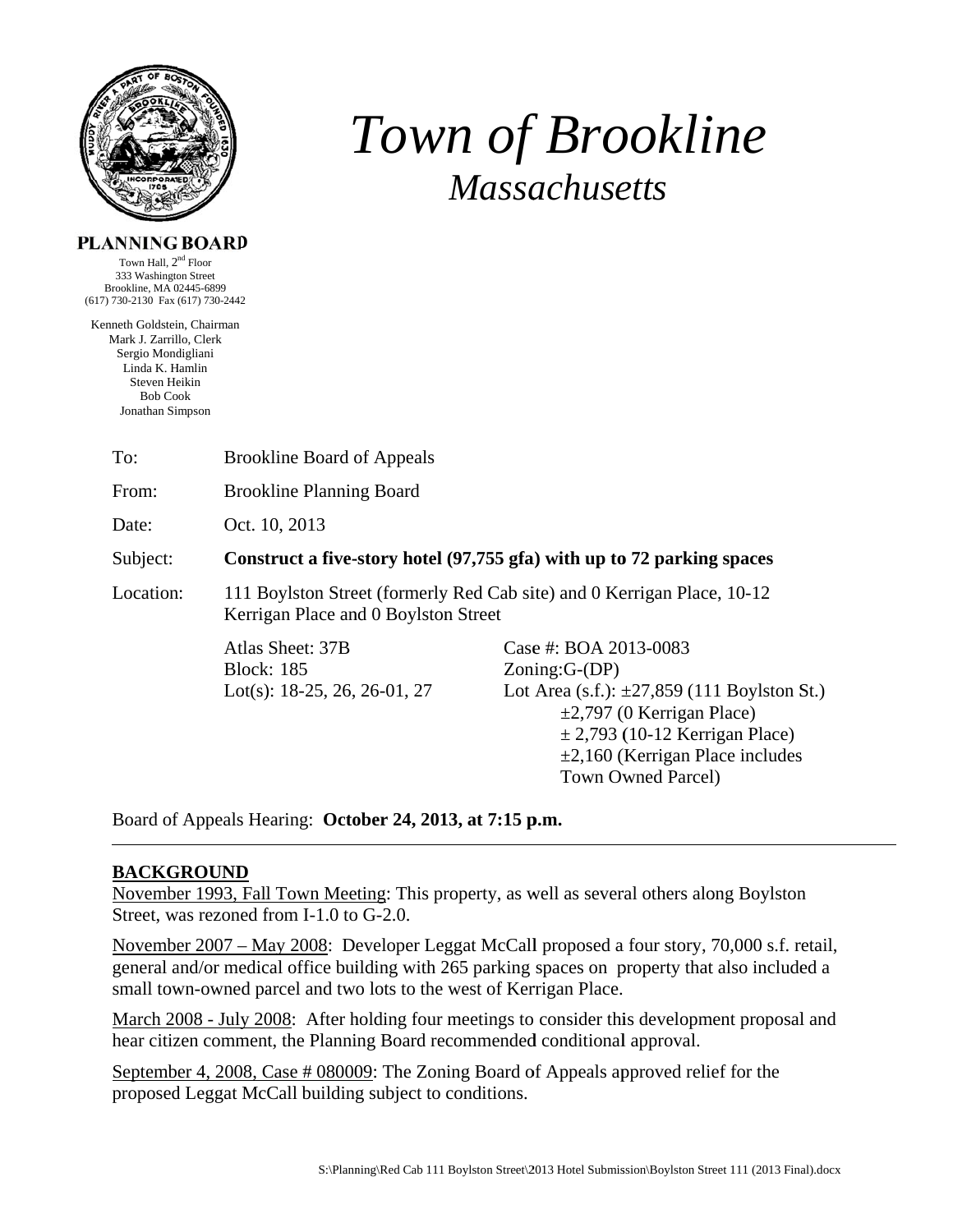September 24, 2008: Neighbors to the project appealed the Board of Appeals decision to Land Court. The appeal was withdrawn April 15, 2009.

February 25, 2010: The applicant requested a one-year time extension of the special permits to extend through April 15, 2011. The request was subsequently withdrawn.

May 21, 2010: A preliminary subdivision was submitted to Planning Board thereby freezing zoning for the 111 Boylston Street parcel (but not the 0 Kerrigan Place parcel) at G-2.0.

May 27, 2010: Town Meeting approved a zoning amendment changing the zoning from G-2.0 to G-1.0 (DP) with an August 1, 2011 sunset date.

April 20, 2011: The Planning Board approved a definitive subdivision plan which created two lots on a new cul-de-sac road.

May 27, 2011: Town Meeting approved a zoning amendment changing the zoning from G-1.0 (DP) to G-(DP). Due to the previous subdivision filing for the 111 Boylston Street parcel, the developer has the option to use the frozen underlying zoning or the G-DP zoning for the 111 Boylston Street parcel.

May 2011 – August 2011: Developer GLC proposed a three-story building with approximately 42,700 s.f. of general and/or medical office space at 111 Boylston Street with 139 parking spaces located at the building's lower level, ground floor and on the lot across Kerrigan Place. A Design Advisory Team met three times to work with the development team and neighbors to refine the site plan and elevations.

May 2011 - September 2011: After holding meetings to consider the development proposal and hear public comment, the Planning Board recommended conditional approval.

September 15, 2011, Case #s 2011-0046 and 2011-0047: The Zoning Board of Appeals approved relief for the proposed GLC building subject to conditions.

# **SITE AND NEIGHBORHOOD**

The proposed development is to be located on four existing lots, together with Kerrigan Place, a private way, all of which will be combined into one, including 111 Boylston Street (the former Red Cab site to the east of Kerrigan Place), a front lot to the west of Kerrigan Place at 0 Kerrigan Place, a small town-owned parcel to the east of Kerrigan Place (abutting the T tracks) and a lot which contains a three story, multi-family dwelling located at 10-12 Kerrigan place. The 2007/2008 Leggat McCall proposal encompassed these same four lots. The 2011 GLC proposal included all of the parcels referenced above with the exception of the lot located at 10-12 Kerrigan Place.

To the west of the site is Davis Path, a pedestrian way over the MBTA tracks linking Boylston Street and White Place. To the west of Davis Path is the Boylston Street Playground. The Green "D" line MBTA railroad tracks run between the north side of the Boylston Street properties and the south side of the White Place properties. Currently, there is a blighted warehouse building and a three decker multi-family home on the site, which the applicant is proposing to demolish. With the exception of several trees located along the western property line of 0 Kerrigan Place, the remainder of the site is paved and primarily used for parking.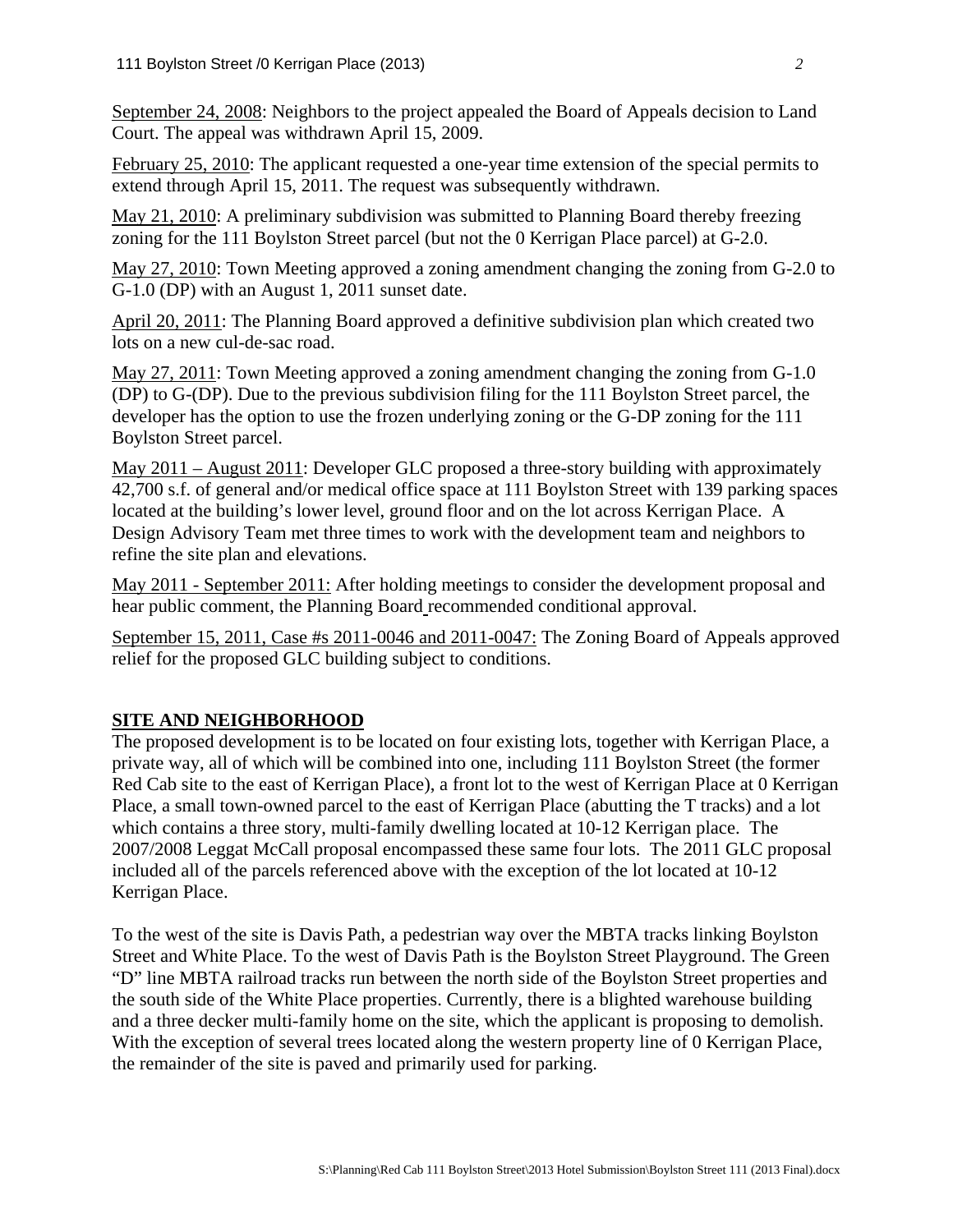The site slopes down from Boylston Street, and has approximately a 10-foot grade change from the north and south property lines. The surrounding neighborhood includes residential and commercial properties along Boylston Street, the Boylston Street playground, the Old Lincoln School, and residential dwellings along White Place to the north, across the MBTA tracks.

#### **APPLICANT'S PROPOSAL**

The applicant, Claremont Brookline Suites LLC, is proposing to construct a five-story building for a Hilton Homewood Suites Hotel with approximately 97,755 s.f. of gross floor area and up to72 parking spaces.

The appearance of the building's mass is commercial along Boylston Street and broken down visually into smaller pieces facing the MBTA property and White Place. The facade of the building is composed primarily of masonry and contains a layered composition of pre-cast concrete, insulated metal panels, and punched window openings of glass. As a result of the DAT process, there were a number of material changes made to provide relief in the massing of the building and activation of the street at the pedestrian level. The clapboard, cement board, and metal panel system at the rear of the building steps down to relate to the scale of the houses on White Place. The proposed FAR for the development is 2.77. (The allowed FAR by special permit is 3.0.)

Parking for up to 72 cars will be located down a ramp leading to an area underneath and behind the building and will not be visible from Boylston Street. Access to the parking area will be off of Boylston Street. The existing curb cut at Kerrigan Place will be reconstructed to accommodate a two-way entrance to the parking area. At the rear of the site the garage levels will be screened from White Place with a landscape buffer and fencing. Modifications to the existing curb cut along a portion of Boylston Street adjacent to the hotel entrance will bring the sidewalk in 3' to create a drop-off/loading zone. The sidewalk will then widen to 12' for pedestrian travel. Above the parking levels are five levels of hotel rooms and associated common areas and back-of-house facilities. Mechanical equipment will be housed on the roof and will be screened from view. The hotel will be limited service with a small meeting room for hotel guests and no restaurant for patrons not staying at the hotel.

The Design Advisory Team - Mark Zarrillo (PB), Sergio Modigliani (PB), Tom Nally (EDAB), Angela Hyatt (architect), Charles Osborne (neighborhood rep.) and Merelice (neighborhood rep.) – has met twice thus far to work with the development team and neighbors to refine the site plan and elevations. There were a number of material changes made to provide relief in the massing of the building and to activate the Boylston Street facade at the pedestrian level. Particular attention was given to ensure that each façade responds directly to its immediate context. The clapboard, cement board, and metal panel system at the rear of the building steps down to relate to the scale of the houses on White Place. Other refinements to the White Place façade include, pulling in the fence corners at the rear of the building to allow for landscaping facing White Place, expanding and screening both terraces with landscaping and creating a green roof on the one rear module which can be viewed from White Place residences. Proposed site landscape improvements include trees and vegetated screening along the Davis Path facade.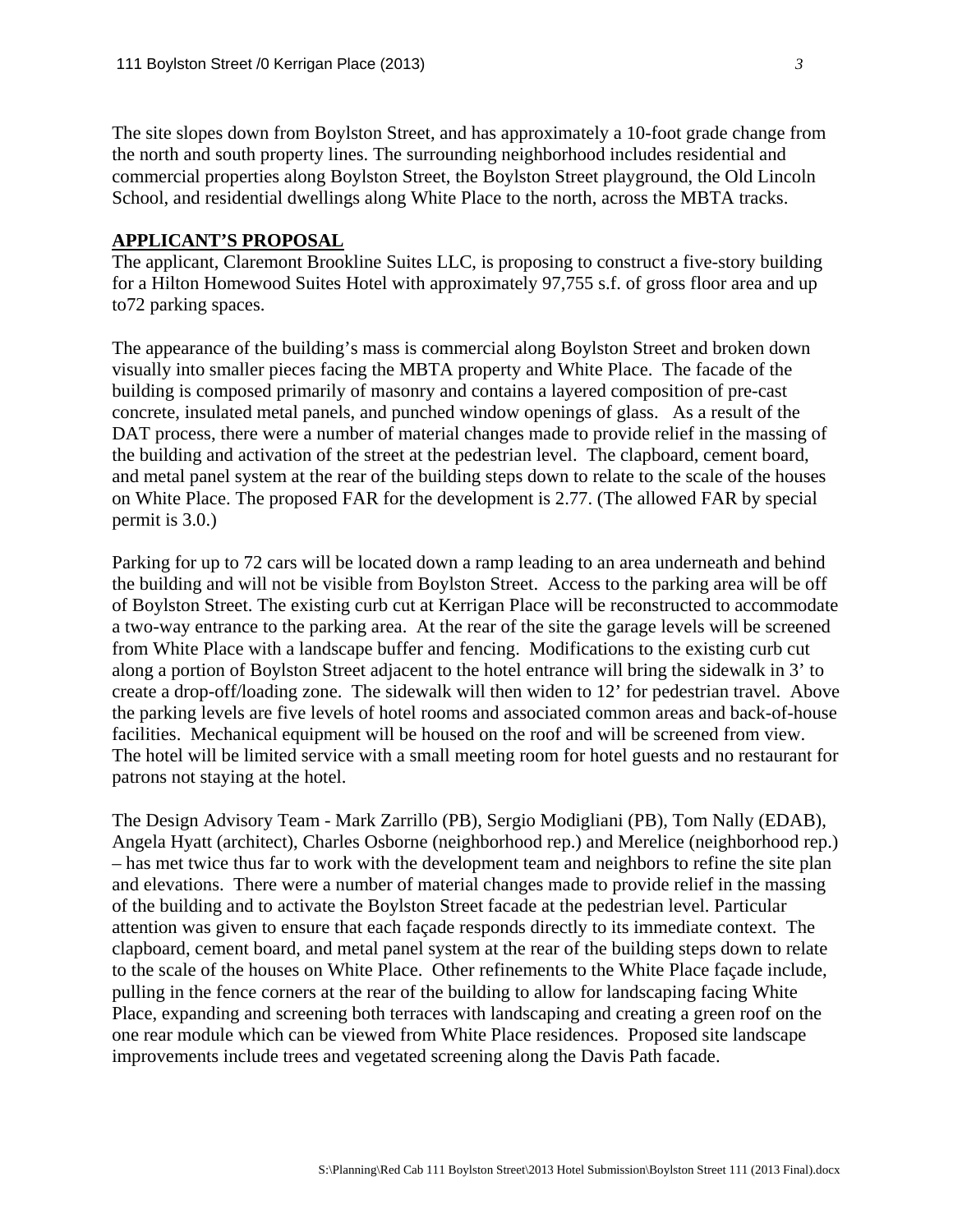Also being proposed are two internally illuminated "Homewood Suites Hilton" building identification signs: one to be located on the front facade nearest the western edge of the building and another on the eastern facade of the building. The applicant is also proposing two banner signs; a Homewood Suites channel sign above the main entrance to the building on Boylston Street; and another channel sign denoting the main entrance to the parking garage on Boylston Street. Both building identification signs will require zoning relief for the height pursuant to 7.00.1.b (height greater than 25' from ground level). The building identification sign on the east facade will also require zoning relief under7.03.1.d (signs not permitted on building walls not parallel or within 45 deg. parallel to the street, except one identification sign not to exceed 12 s.f. for a building with a single business). The banner and channel signs will require relief subject to 7.00.1.c (projecting signs more than 12 inches from the wall and larger than 12 s.f). The applicant may obtain the necessary relief via special permit for all of the above citations with the exception of 7.00.1.c and 7.03.1.d, which require variances as (a) the banner and channel signs project more than 12 inches from the wall and are larger than 12 square feet and (b) the sign on the east elevation is not parallel or 45 degrees parallel to the street and exceeds the area size limit of 12 square feet. Additionally, the applicant will need to seek the necessary permission from the State for all projections into the front setback as the banner and channel signs project over the lot line into State property. Formal sign plans were not included with the applicant's initial plan submission. As such, they were cited under 7.00.1.d for the size of the building identification signs as it was believed both exceeded what is allowed even with a permitted increase of up to 25%. The applicant has subsequently provided more details for the building identification signs, which still require relief, but are not subject to 7.00.1.d. Complete sign plans have not been submitted yet, such as the lettering style and colors, and the applicant will return to the Planning Board for the required design review at a later date. The approximate size of the building identification and blade signs is outlined below.

The applicant initially met with the Building Department to review plans on August 26, 2013. The applicant formally submitted a set of plans and supporting materials on September 5, 2013 to the Building Department**.** 

The most current set of plans and materials submitted are as follows:

- Impact Statement and zoning memo, Claremont, dated  $9/20/13$
- Site & Architectural Plans, Group One Partners, Inc., dated 9/20/13
- Landscape Plans, Stantec, dated  $9/20/13$
- Transportation Impact Study & Access Plan, Vanasse & Associates, dated 9/11/13

#### **FINDINGS**

### **The Developer is utilizing the G-DP zoning approved by Town Meeting, May 2011.**

#### **5.06.4; Special Districts (Davis Path)**

# *Paragraph g.4; Projections into front setback*

The proposed banners along the front façade do not violate Brookline's front yard setback but the applicant will need permission from the state for the banners to project over the state owned sidewalk.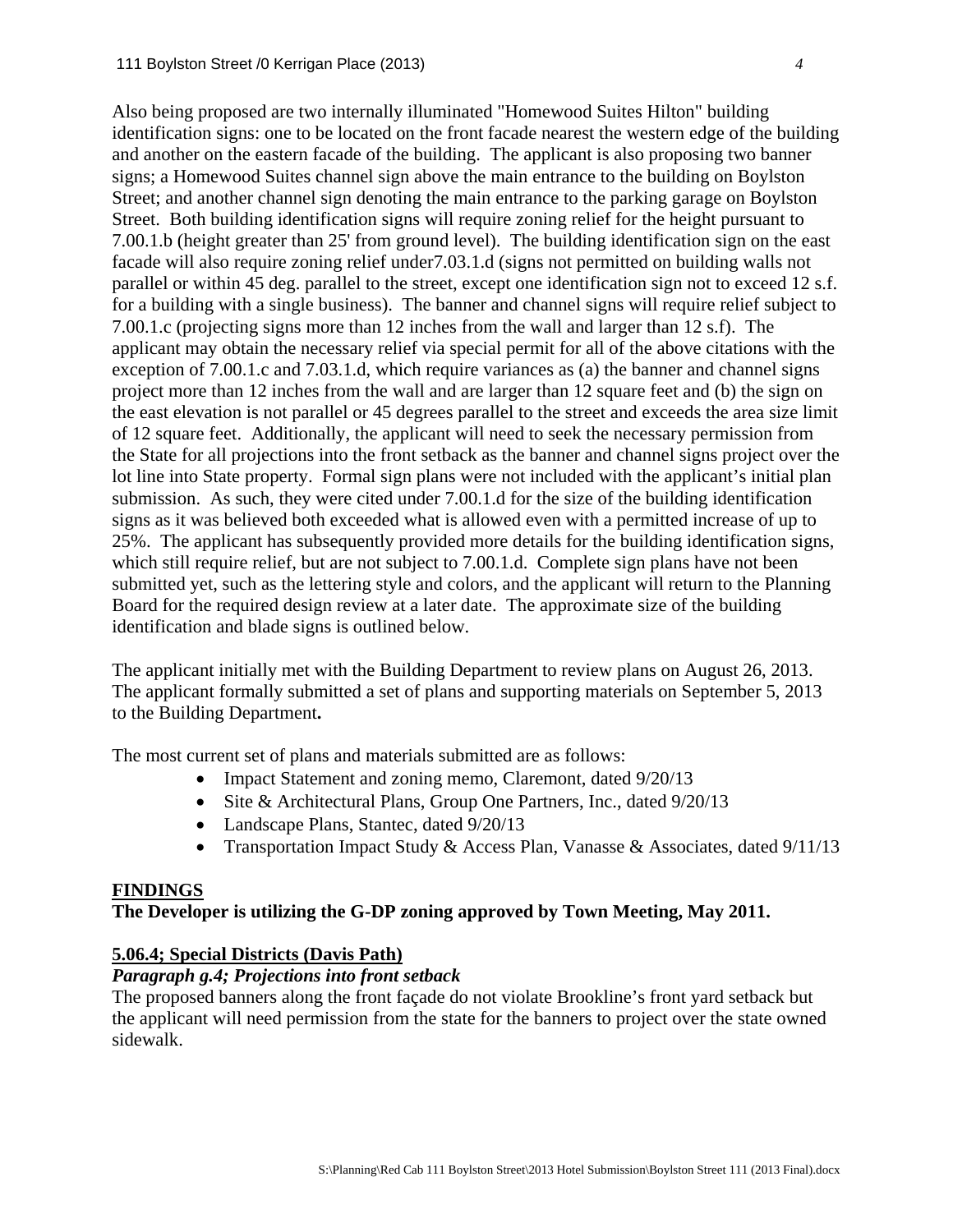#### **Paragraph g.5; Determination of compliance**

This section requires that any building facade parallel or within 45 degrees parallel to a property line, other than the eastern property line, be designed with the same quality of design as the front façade. Visual articulation must be achieved through the use of varied materials or changing the depth of the plane of the building face by at least two feet every 3500 feet. The applicant has complied with this provision.

#### **Paragraph g.7.b and c**

For a Limited Service Hotel (Use 8A), a special permit may allow an FAR of up to 3.0 and .5 parking spaces for each hotel room.

| <b>Floor Area</b>        | <b>Allowed</b> | <b>Proposed</b>         | <b>Finding</b>  |
|--------------------------|----------------|-------------------------|-----------------|
| <b>Floor Area Ratio*</b> |                |                         | <b>Complies</b> |
| (% of allowed)           |                | $(42,785 \text{ s.f.})$ |                 |

| <b>Parking</b>                                          | <b>Required</b> | <b>Proposed</b>                                             | <b>Finding</b>  |
|---------------------------------------------------------|-----------------|-------------------------------------------------------------|-----------------|
| <b>Spaces</b><br>.5 per hotel room<br>$(127 - 130$ rms) | $64-65$ spaces  | Up to 72 spaces (but<br>not less than .5 per<br>hotel room) | <b>Complies</b> |

**Section 5.09(a, h)** – Design Review: Any new structure which fronts on Boylston Street, or any new non-residential use in a non-residential district with more than 10,000 s.f. of gross floor area or with 20 or more parking spaces, requires a special permit subject to the design review standards listed under Section 5.09.4 (a-l). The applicant has submitted an Impact Statement that addresses community and environmental standards. The most relevant sections are included below.

#### **a. Preservation of Trees and Landscape**

The existing site is almost entirely comprised of impervious surfaces. The proposed development will reduce the total impervious area by approximately 1,800 square feet by increasing landscaped areas on the project site. Though the Zoning Bylaw requires no landscape open space, the project allocates approximately seventeen percent (17%) of the lot to open space. Six percent (6%) is green space at grade while the other eleven percent (11%) is green space on roof deck. Landscape improvements include the use of trees, and vegetated screening along Davis Path. Existing "volunteer" invasive trees consisting of Norway Maples will be removed. The large existing Elm along the edge of the path has been examined with the Town's tree warden who concurs with the development team that the tree is reaching the end of its natural life, has sustained significant structural damage, and is susceptible to Dutch elm disease which is attacking a number of the elms left in the Town. For those reasons, and the fact that the grade will be changed around the tree, it will be removed. New trees will be placed along the edge of Davis Path providing a similar canopy and structure to the volunteer trees and the elm that line the path today with appropriate varieties for the locale. A green screen will be constructed along the edge of the proposed garage wall facing Davis Path providing evergreen screening for the length of the garage wall and the path.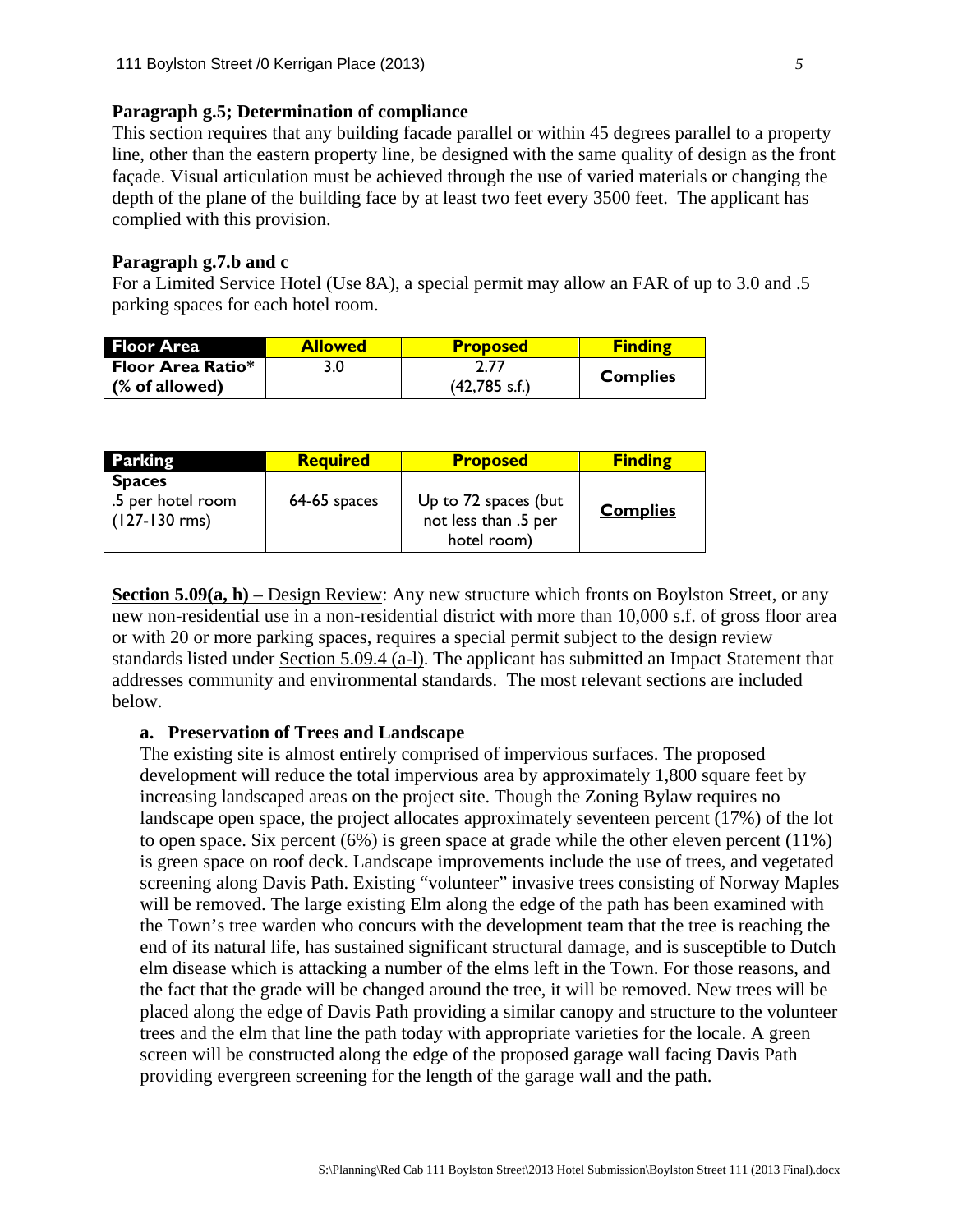#### **b. Relation of Buildings to Environment**

The site is an urban site with very limited open space and limited natural features. The proposed building will provide needed open space to the occupants of the hotel while providing planted natural areas along the edges of the property to benefit the public along Davis path and the residents along White Place. A green roof is being provided on one of the lower roof areas to enhance the visual impact of the roof from the abutting properties. This will also provide additional green space on the site.

#### **c. Relation of Buildings to the Form of the Streetscape and Neighborhood**

The proposed development will relate harmoniously to the terrain and to the use, scale, and architecture of many of the existing buildings along route 9 that have functional or visual relationships to the proposed building. The proposed development is consistent with the newer buildings constructed at Brookline Place, along the lower end of Boylston Street near Washington Street, and the office, retail and mixed-use buildings recently constructed near Cypress Street**.** 

Shadow and massing studies were done to insure consistency with the intent of the sky-plane zoning to minimize impacts on surrounding residential neighbors on White Place. The design submitted with this application reflects what the design team feels is a building that best responds to the DAT and the neighbors' concerns. The MBTA track right of way is 26' wide and abuts the entire rear of the property as well as the rear of all of the abutting properties on White Place. The proposed garage is designed to take advantage of the existing grades on the site and is set back 20' feet from the property line, an improvement over the existing building which is built right up to the property line. The six-story mass of the building, which is built above the parking deck, will be sited directly on the Route 9 property line with a zero setback, pushing the mass farther away from the abutting homes and therefore creating the least possible shadow. The portion of the building that is closest to the buildings on White Place has been designed with minimal window openings and glass so as to minimize impacts to the residents on White Place and maximize privacy.

The building is set back from the edge of the park where the garage abuts the park to provide a comfortable relationship for both pedestrians along Davis Path and users of the Boylston Street Playground. A seating wall with planting is proposed as an amenity to the park. The existing site varies significantly in elevation from elev. 41.7 at the curb cut on Boylston Street to elev. 31.8 at the lowest point within the site. The proposed first floor elevation has been set based on the existing grades and will maintain the existing elevation along Boylston Street.

The Boylston Street streetscape will be improved to reflect the goals of the Comprehensive Plan and the Gateway East study as well as to comply with the sky-plane zoning. The building will be set back 5 feet at the first floor resulting in an arcade which widens the sidewalk in this area. Street trees will be added at regular intervals along the street frontage. Some benches, trash receptacles and furnishings consistent with the Town's standards will be added in front of the site if desired by the Planning Board and ZBA.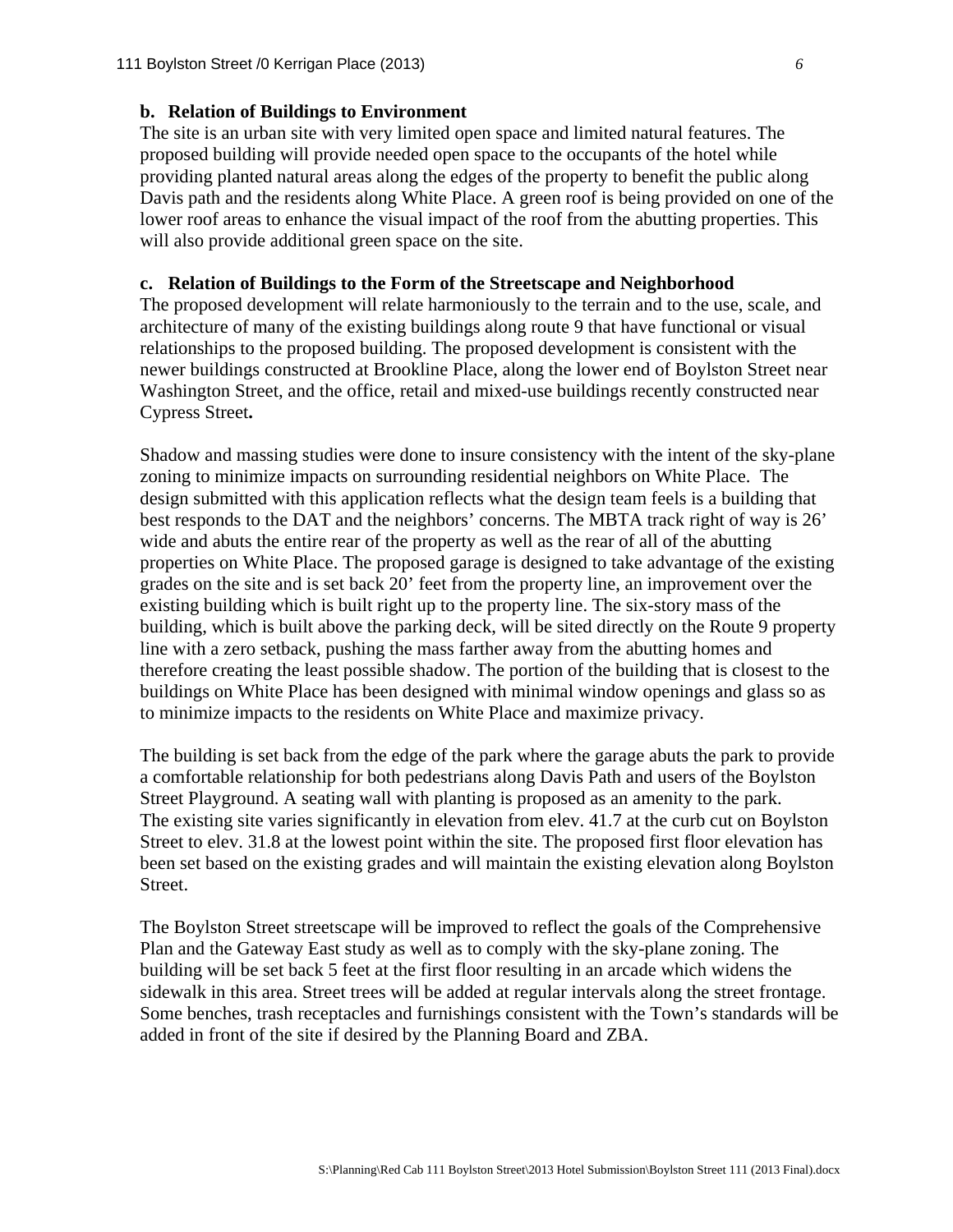#### **d. Open Space**

All open space has been designed to add to the visual amenities of the vicinity by maximizing its visibility for persons passing the site or overlooking it from nearby properties. The location and configuration of usable open space will be designed to encourage social interaction, maximize its utility, and facilitate maintenance. An operation and maintenance plan will be prepared for use during and after construction. This plan will provide instructions for regular maintenance of the open space areas including, but not limited to trash removal, de-icing, pavement sweeping, and the mowing, pruning, and fertilizing of landscaped areas.

#### **e. Circulation**

With respect to vehicular, bicycle and pedestrian circulation (including entrances, ramps, walkways, drives, and parking), special attention has been given to the location and number of access points to the public streets, width of interior drives and access points, general interior circulation, separation of pedestrian and vehicular traffic, demand for and availability of bicycle parking and storage facilities, and arrangement of parking areas that are safe, convenient, and do not detract from the use and enjoyment of proposed buildings and the neighboring properties. As part of the proposed development, a garage and parking area for up to 72 vehicles will be constructed. Sole access to and egress from the parking area will be off of Boylston Street, via the reconstruction of the existing curb cut at Kerrigan Place to accommodate a two-way entrance.

The width of interior driveways, aisles, and parking stalls will be in compliance with the Town of Brookline design standards as well as best engineering practices. There will be ample signage to direct visitors upon entrance to and exit from the site. Bicycle racks will be provided in a central location that is readily accessible and close to building entrances. Walkways and visual barriers will be provided for added pedestrian safety as well as vehicle exiting alarms required by the Brookline Zoning Bylaw.

#### **f. Stormwater Drainage**

Special attention will be given to proper surface drainage so that removal of surface waters will not adversely affect neighboring properties or the public storm drainage system. Clean storm water runoff from the roof will be collected internally and connected to the existing municipal drainage system. Storm water runoff from open or surface parking areas (not including the garage) will be collected and routed through a water quality structure prior to discharge into the municipal drainage system. Surface water from all paved areas will be collected at locations that will not obstruct the flow of vehicular or pedestrian traffic nor create ponding of water in paved areas. Area drains will collect runoff from landscaped areas where necessary, and will also be connected to the municipal drainage system. Since there will be an overall decrease in impervious surfaces by five percent  $(5\%)$ , flow and volume of storm water contributing to the municipal system will be reduced in the proposed condition. The current storm sewer on Kerrigan Place will be relocated into the adjacent storm line in Boylston Playground. These improvements have been previously reviewed with the Town's Engineering Department and DPW and the park will be restored in-kind when the work is completed.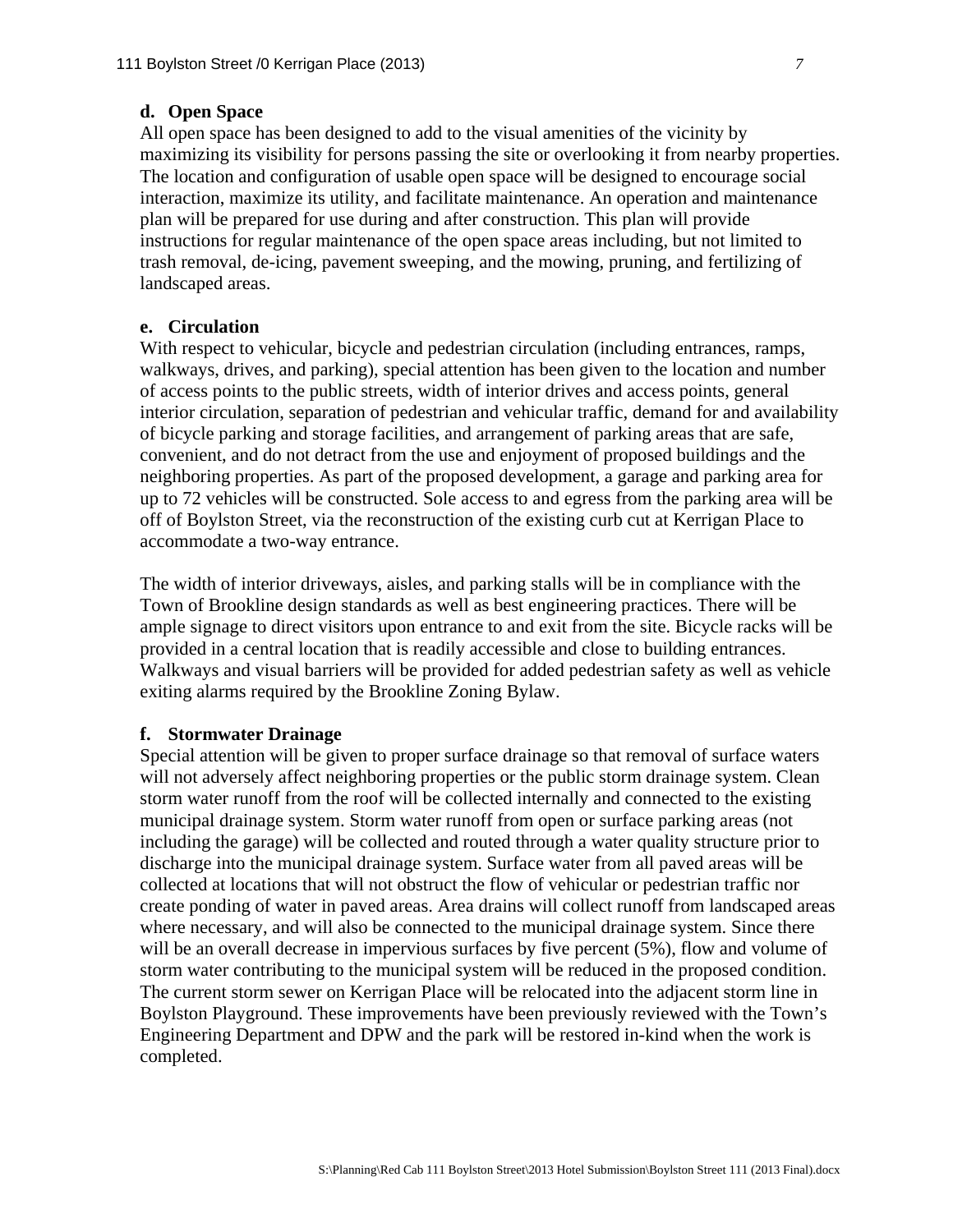#### **g. Utility Service**

Electric, telephone, cable TV and other utility lines and equipment will be located underground from the source in the public way to the building on the site. The locations and screening of the transformers will be chosen based on site aesthetics and access for maintenance. Trash collection will be accommodated through a proposed trash room located adjacent to the loading space just to the left of the driveway entrance. Trash will be stored in Totes and brought to the street for pickup. The collection of refuse will be performed by a private company on a regular basis. The times of collection will be consistent with Town of Brookline regulations and will not interfere with site activities nor disturb abutting properties. Water services for domestic and fire protection will be connected to the existing twelve (12) inch water main in Boylston Street. Sewer service from the proposed building will be connected to an existing twelve (12) inch sewer line located within a utility easement at the rear of the project site. Storm drains in the subsurface garage floors will be routed through a particle separator prior to discharging into the municipal sewer system, per the Massachusetts State Building Code.

#### **h. Special Features**

Service areas, truck loading areas, utility structures, and similar accessory areas and structures whether on the building or on the ground, will conform to the Town of Brookline regulations regarding setbacks and screening requirements. The location of such areas, as indicated on the site plans, is incorporated into the design so as to not detract from the architectural and aesthetic values that the proposed project will bring to the site. The loading area is located at the southeast corner of the site for easy access and to minimize noise to the abutters. If the warrant article on waiving number and size of loading areas by special permit passes, the loading dock configuration may change.

#### **i. Safety and Security**

With respect to personal safety, all open and enclosed spaces will be designed to facilitate building evacuation and maximize accessibility by fire, police, and other emergency personnel and equipment. The proposed building will be fully sprinklered and will comply with the Massachusetts Building Code, Plumbing Code, and the Massachusetts Architectural Access Board Regulations. All exterior spaces and interior public and semi-public spaces will be designed to minimize fear and probability of personal harm or injury by increasing the potential surveillance by neighboring residents and passersby of any accident or attempted criminal act. There will be ample lighting within all parking areas to provide the safest environment. Site lighting will be designed and arranged to avoid interference with abutting properties, as described in the Microclimate section below. Traffic access to and from the facility has been designed to avoid safety hazards for vehicles or pedestrians traveling on Boylston Street.

#### **j. Microclimate**

With respect to the localized climate characteristics of the area surrounding the property, the proposed development will minimize, insofar as practicable, any adverse impacts on light, air, and water resources, and on noise and temperature levels of the immediate environment.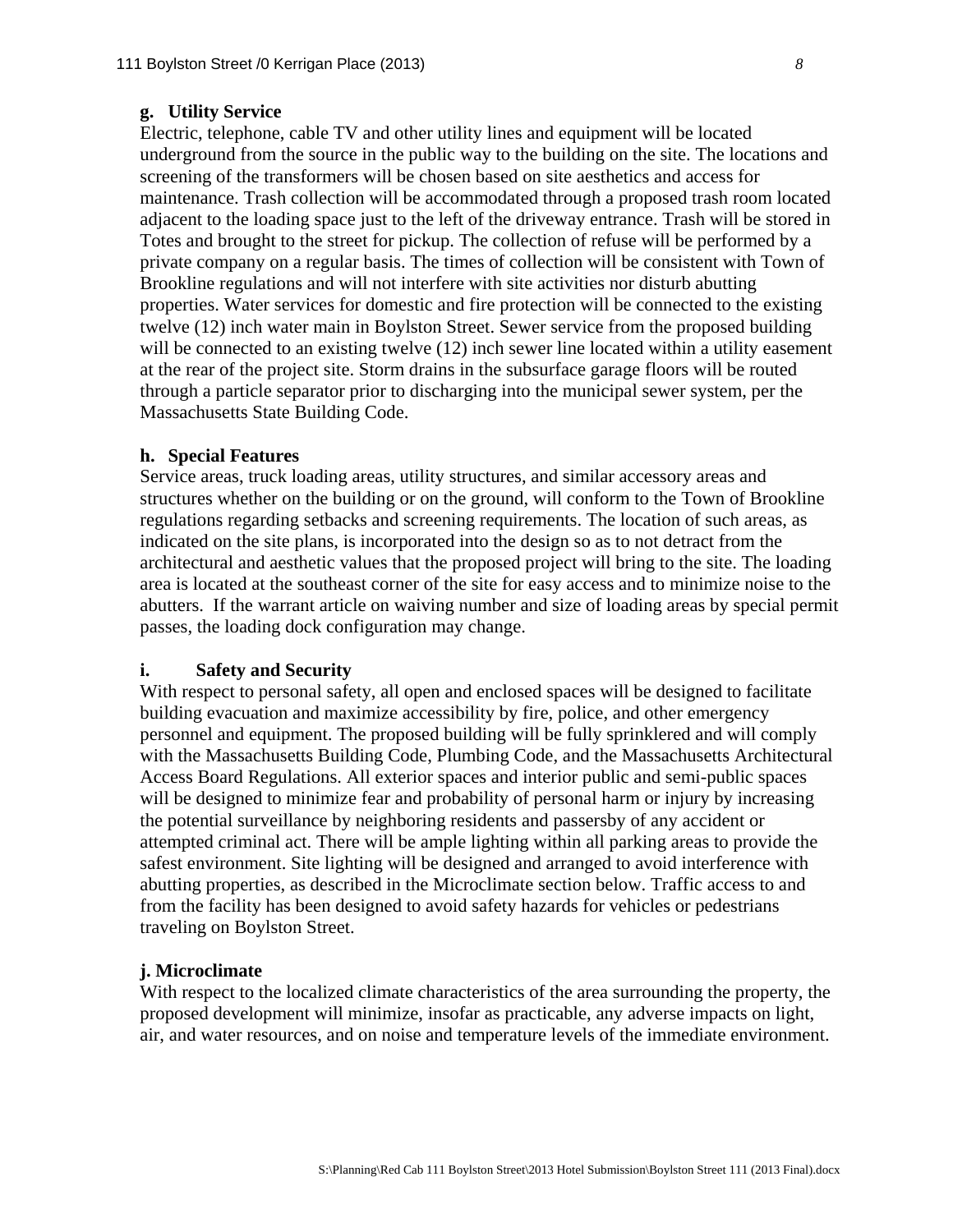# **k. Energy Efficiency**

To the maximum extent possible, energy-efficient technology and renewable energy resources will be used on the proposed project. The technology and resources used will adhere to the principles of energy-conscious design with regard to orientation, building materials, shading, landscaping, and other elements. Efforts will be made to harmonize energy-related components with the character of the building and its surroundings and to prevent adverse effects on the energy consumption of neighboring structures and on the environment. The project program includes the redevelopment of an existing vacant property and the building will be built to the current energy standards for office and retail construction thereby improving the existing conditions. By reusing an existing site, the proposal intentionally develops within the existing built environment rather than on a natural site.

**Section 5.74; Fences and Terraces in Rear Yard:** Fences or walls over seven feet high above the natural grade may be allowed by special permit in cases where the Board of Appeals determines that it is warranted to mitigate noise or other detrimental impacts or provide greater safety, such as when a property is bounded by active train tracks, as is the case with this property. The rear fence along the edge of the parking will be over seven feet high. A special permit is needed.

# **6.07; Design and Layout of Off-Street Loading Facilities**

Art. XI submitted for Fall 2013 Town Meeting, if approved, would allow a special permit to waive the dimensional requirements for the loading area. If it passes, there is an alternate plan submitted that would allow a smaller loading area, and this would enable three additional hotel rooms. The applicant is requesting a special permit to permit the smaller loading in the event the proposed zoning amendment is approved, since the loading requirements for a limited service hotel can be easily accommodated without providing the loading area otherwise required by zoning.

**Section 7.00.1.b; Signs in All Districts:** No sign or other advertising device, or part thereof, shall be more than 25 feet above ground level except signs announcing the name of an individual building by special permit of the Board of Appeals. Two signs with the name of the hotel will be rise up to 46 feet above ground level; therefore, special permit relief is required.

**Section 7.00.1.c; Signs in All Districts (Projecting Banners)** No signs may project more than 12 inches out from the wall to which it is attached without the approval of the Planning Board, no projecting sign may be larger than 12 s.f. in area per face, and the Planning Board may limit the number of banner signs. The channel and banner signs will project more than 12 inches out from the walls to which they are attached and will exceed 12 s.f.; therefore, a variance will be needed.

**Section 7.00.1.d; Signs in All Districts:** In cases where an attached sign size larger than permitted in this Article VII is appropriate because of the size of a natural space for a sign on a facade or because of other architectural features of a building, a larger attached sign up to but not more than 25% larger than permitted by the specific regulations in this Article may be allowed by the Planning Board in accordance with the procedures of **§7.03, paragraph 2.** only if such an increase is necessary to fill the most appropriate sign area on the building and the sign location is a proper one for an oversized sign. No relief is necessary under this provision.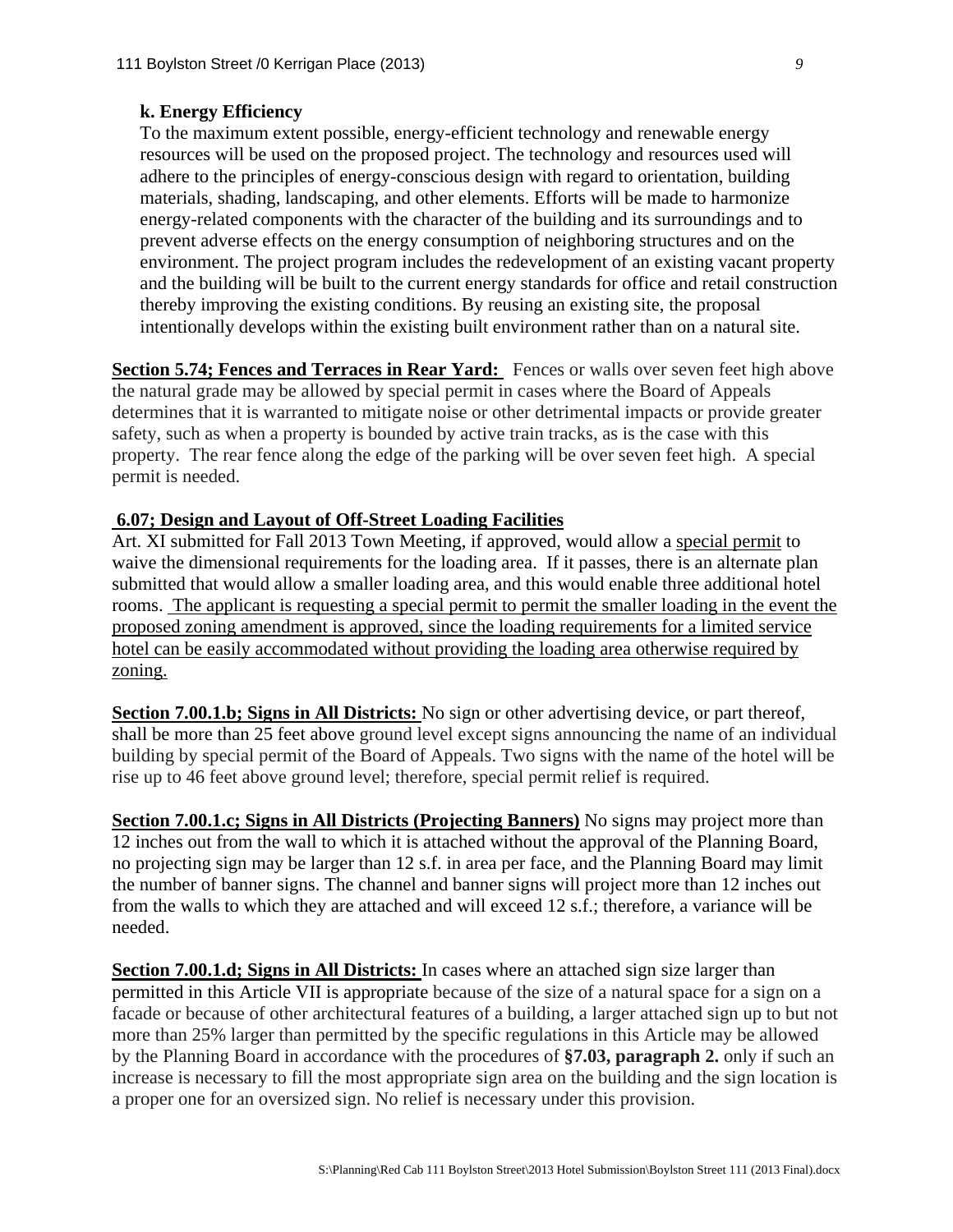**Section 7.03.1.d; Signs in L,G, I and O Districts:** Signs shall not be permitted on building walls not parallel or within 45 degrees of parallel to the street, except for one directional or identification sign not exceeding twelve square feet in area for structures with a single business . The applicant is proposing one façade sign on the east wall of the hotel which does not face a street which is larger than twelve square feet. Therefore, this sign would require variance relief.

# **PLANNING BOARD COMMENTS**

The Planning Board strongly supports this hotel development proposal and recommends approval of the required relief. The Planning Board believes the redevelopment will greatly improve the appearance of the Route 9 corridor and Davis Path and will be an overall enhancement to the Town in an area that has many vacant storefronts. The Red Cab building, itself, has been empty for an extended period of time and is in a state of disrepair and dilapidation.

The design proposed by the developer addresses many of the issues raised by neighbors during meetings about the appropriate zoning for this area and conforms to the recently created G-(DP) zoning district. All setbacks have been met, as well as the design criteria for the rear façade, which requires visual articulation and varied materials to make the building contextual with the historic White Place neighborhood. The front of the building and the rear have distinct appearances in order to complement the different neighborhoods they face.

During the Design Advisory Team meetings, the developer made refinements to the elevations in response to comments by the DAT and neighbors. There were a number of changes to façade material to provide relief in the massing of the rear of the building and to activate the Boylston Street facade at the pedestrian level. Other refinements to the façade facing White Place include pulling in the fence corners at the rear of the building to allow for landscaping facing White Place, expanding and screening both terraces with landscaping, and creating a green roof on the one rear module, which can be viewed from White Place residences.

The Planning Board also supports both the special permit and variance relief for the signage, which will allow flexibility when the Planning Board reviews the location, size and design of the signs and banners at a future Planning Board meeting.

Currently, the applicant proposes one loading area that conforms to the required size. However, for a limited service hotel, they have demonstrated that such a large loading area is not needed. If Art. XI, submitted for Fall 2013 Town Meeting, is approved, it would allow a waiver of the dimensional requirements for the loading area by special permit. An alternate plan with a smaller loading area would allow room for three additional hotel rooms, which would still meet the FAR and parking requirements.

The Planning Board, therefore, recommends approval of the requested relief for the proposal and the submitted plans entitled Site & Architectural Plans, Group One Partners, Inc., dated 9/20/13, and Landscape Plans, Stantec, dated 9/20/13, subject to the following conditions: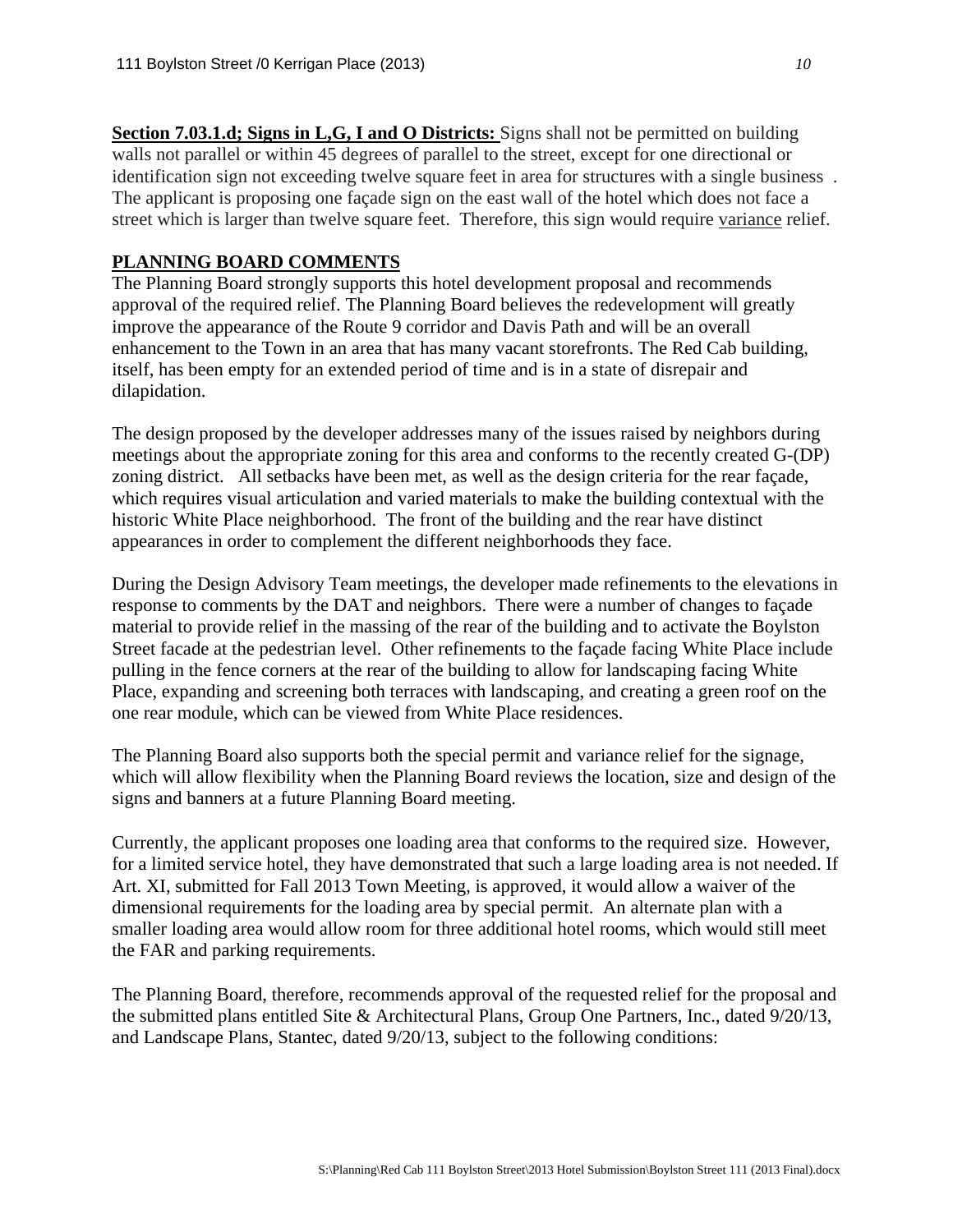- **1. Prior to the issuance of a building permit, final plans for the building, indicating façade details, colors, materials, windows, rooftop details, and placement of utilities for HVAC and transformers, shall be submitted for the review and approval of the Planning Board.**
- **2. Prior to the issuance of a building permit, final site and landscaping plans for the development site and the portion of Boylston Street in front of the building, indicating site design; landscaping; fencing; exterior lighting; drainage details; and garage parking, shall be submitted for the review and approval of the Planning Board and the Director of Parks and Open space or his/her designee.**
- **3. Prior to the issuance of a building permit, the design of all signage shall be approved by the Planning Board.**
- **4. In accordance with Section 5.06.g.7.e of the Zoning By-Law, the applicant shall devote no less than 1% of the hard construction costs (including any site work, above-ground or underground structures, but exclusive of tenant fit-up) towards improvements to the adjacent Davis Path and/ or Boylston Street Playground, with such improvements subject to the review and approval of the Director of Parks & Open Space or his/her designee, or, in the alternative, the applicant shall make a cash payment to the Town in an equivalent amount to be utilized by the Town for such purposes.**
- **5. Maintenance of all landscaping and fencing on the site shall be the responsibility of the owner of the building and the site shall be kept free from trash and graffiti.**
- **6. Prior to the issuance of a building permit, a drainage plan shall be submitted for review and approval of the Director of Traffic and Engineering.**
- **7. Prior to the issuance of a building permit, a construction management plan, including parking locations for construction vehicles, location of port-a-potties, and a rodent control plan, shall be submitted for review and approval by the Building Commissioner, with a copy of the approved plan submitted to the Planning & Community Development Department and posted on the Planning & Community Development Department's website.**
- **8. One temporary construction and/or development sign, no greater than 20 square feet, may be erected on site during the construction, with the design subject to the review and approval of the Assistant Director of Regulatory Planning.**
- **9. Prior to issuance of a final building permit for the remainder of the building, the location of the foundation shall be certified by a registered professional engineer or land surveyor to be in accordance with the approved site plan.**
- **10. Prior to the issuance of a building permit, the applicant shall submit to the Building Commissioner for review and approval for conformance to the Board of Appeals decision: 1) a final site plan, stamped and signed by a registered engineer or land surveyor, including fencing, grading, and location of utilities; 2) final building**